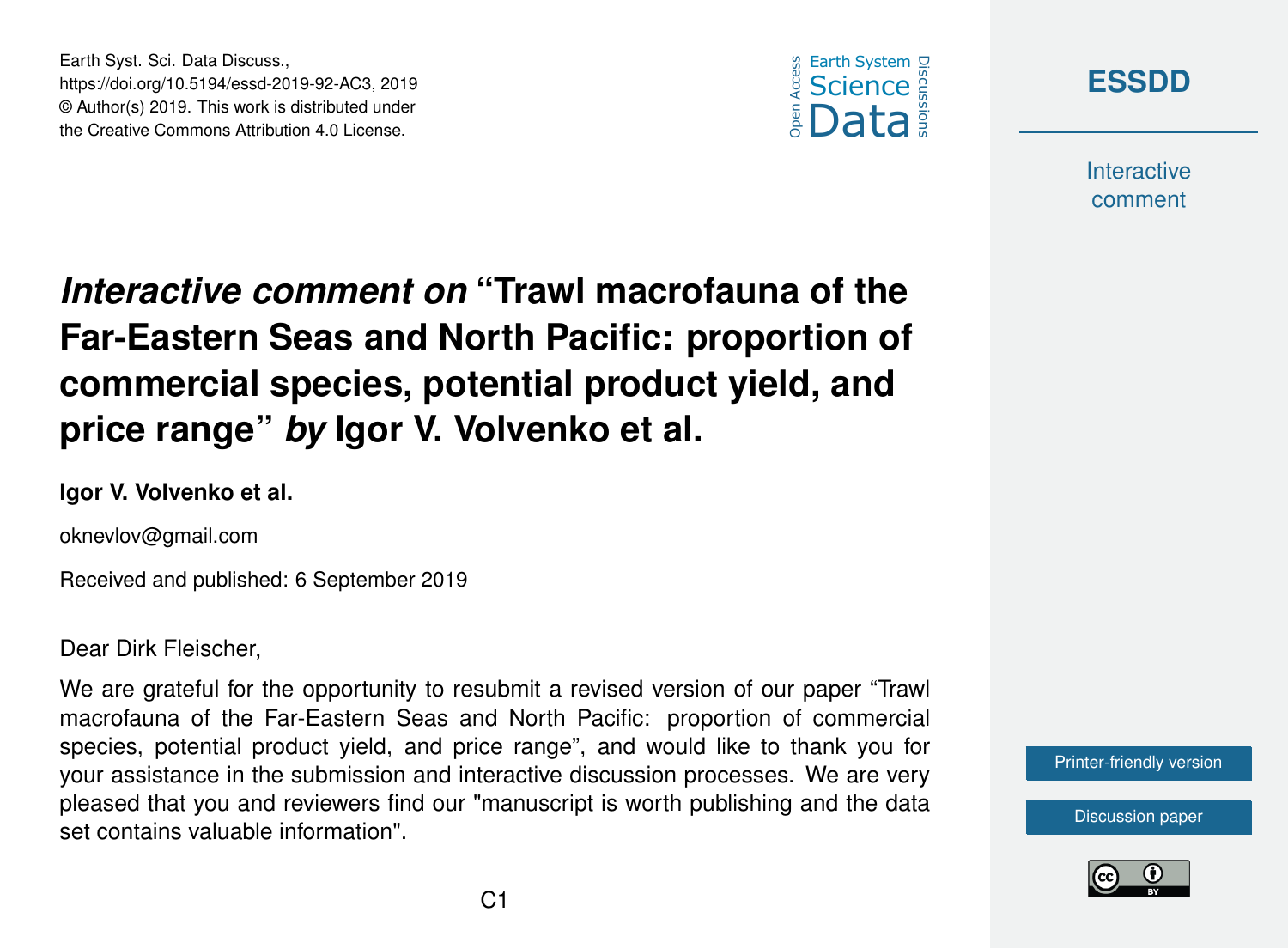We would also like to thank the reviewers for providing many constructive comments, which are very valuable in improving the quality of the manuscript and recommendations for future extension of our present work. All changes made to the original version are marked with yellow in revised version, and are listed below together with the line number:

l. 98 - "mesopelagic" is replaced by "bathypelagic"; l. 105 - "known to occur" is replaced by "known to occur (not only from trawl studies)"; l. 108 - the verb "are" is added; l. 244 - "Coelenterates" is replaced by "Cnidarians"; ll. 283-284 - "almost two times lower" is replaced by "approximately half of the respective numbers for fish species"; l. 305 - "shellfish" is replaced by "molluscs"; ll. 340, 345, 443 - "squid" is replaced by "squids"; l. 387 - "shell" is replaced by "shelled"; ll. 32, 294, 398, 490, 504, 513, 531, 536, 566 - "fish" is replaced by "fishes"; l. 398 - "shrimp" is replaced by "shrimps"; ll. 306, 332, 449 - "jellyfish" is replaced by "jellyfishes", ll. 58, 59, 60 - page number changes due to the above corrections.

Next, we would like to answer your more general comments.

In the manuscript, indeed no information is given on the annual coverage of trawl surveys. If you insist, we can add another table to the Materials and Methods section. In this table, the rows will correspond to years, the columns to basins, and contents of the cells to the number of trawl samples in given locality for each year. However, we believe that such a large table will take up a lot of extra space without adding useful information, since this paper does not consider the long-term variability of species richness and/or species composition in the surveyed region.

We plan to consider changes in the number and geographical distribution of species among seasons and perennial periods in our next publications because this is a separate topic that goes beyond the stated goals and objectives of the present article. It is not possible to consider all problems in one manuscript, a series of large-scale publications is needed for this. We do believe that without the time-scale analysis, the

## **[ESSDD](https://www.earth-syst-sci-data-discuss.net/)**

**Interactive** comment

[Printer-friendly version](https://www.earth-syst-sci-data-discuss.net/essd-2019-92/essd-2019-92-AC3-print.pdf)

[Discussion paper](https://www.earth-syst-sci-data-discuss.net/essd-2019-92)